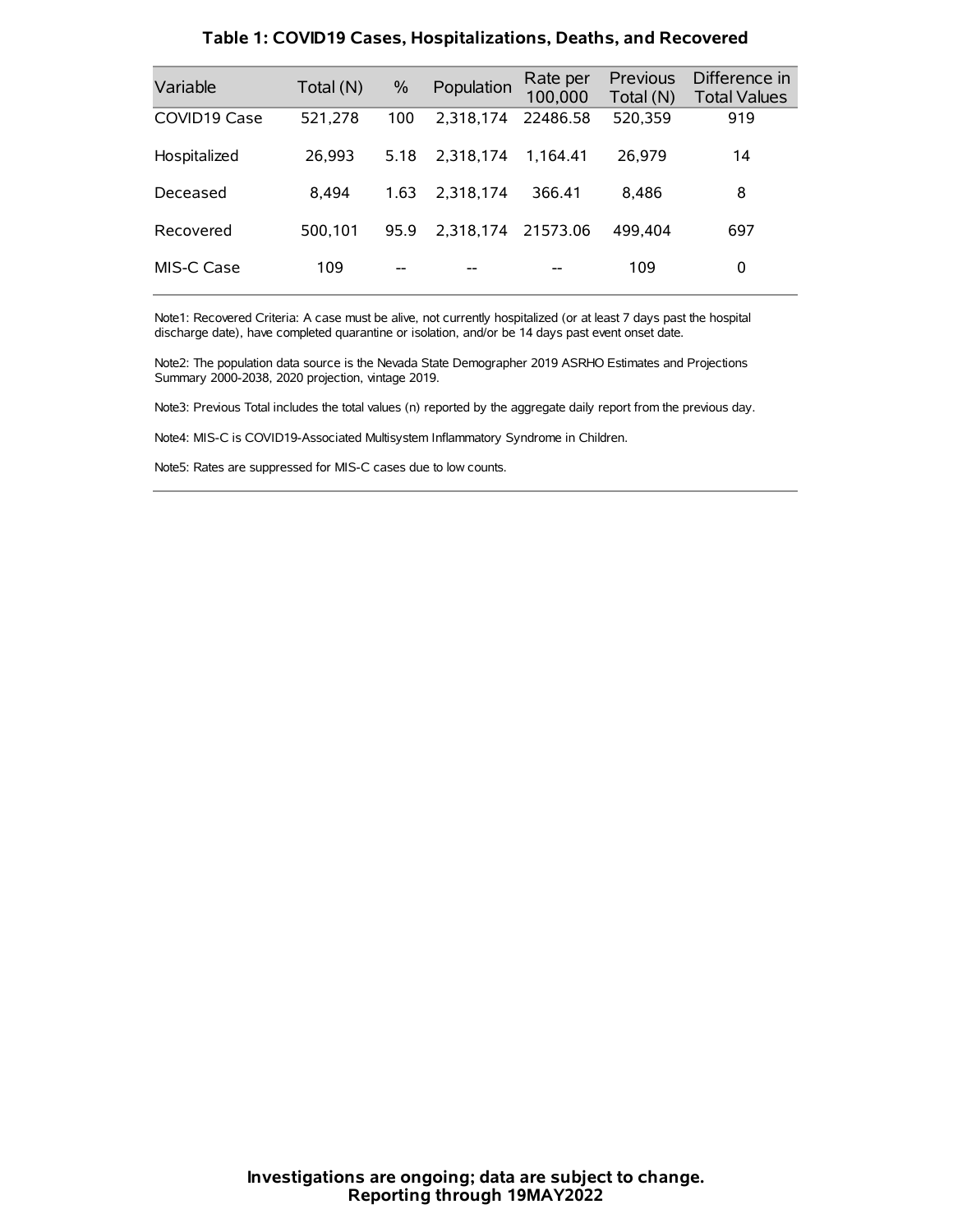# **Table 2: COVID19 Cases**

| Variable                     | Outcome                           | $\mathsf{N}$ | $\%$ | Population           | Rate per<br>100,000 |
|------------------------------|-----------------------------------|--------------|------|----------------------|---------------------|
| Age Categories               | Aged 4 or less                    | 13363        | 2.56 | 149,165              | 8958.5              |
|                              | Aged 5 to 17                      | 64364        | 12.3 | 406,595              | 15830               |
|                              | Aged 18 to 24                     | 59578        | 11.4 | 216,762              | 27485               |
|                              | Aged 25 to 49                     | 232662       | 44.6 | 803,732              | 28948               |
|                              | Aged 50 to 64                     | 96560        | 18.5 | 423,461              | 22803               |
|                              | Aged 64+                          | 54604        | 10.5 | 318,459              | 17146               |
|                              | Unknown                           | 147          | 0.03 |                      |                     |
| <b>Birth Sex</b>             | Female                            | 270448       | 51.9 | 1,160,285            | 23309               |
|                              | Male                              | 246563       | 47.3 | 1,157,889            | 21294               |
|                              | Unknown                           | 4267         | 0.82 |                      |                     |
| Race/Ethnicity               | Hispanic                          | 148337       | 28.5 | 763,053              | 19440               |
|                              | White                             | 135589       | 26.0 | 1,006,929            | 13466               |
|                              | <b>Black</b>                      | 49399        | 9.48 | 262,671              | 18806               |
|                              | Asian or Pacific Islander         | 43738        | 8.39 | 270,209              | 16187               |
|                              | American Indian, Eskimo, or Aleut | 687          | 0.13 | 15,311               | 4486.9              |
|                              | Other                             | 38312        | 7.35 | $\ddot{\phantom{a}}$ |                     |
|                              | Unknown                           | 105216       | 20.2 | ÷.                   |                     |
| Underlying Medical Condition | Yes                               | 80998        | 15.5 |                      |                     |
|                              | No/Unknown                        | 440280       | 84.5 |                      |                     |

Note1: Breakdown of Race is exlusively non-Hispanic.

Note2: Underlying Medical Condition is any identified health condition.

Note3: The population data source is the Nevada State Demographer 2019 ASRHO Estimates and Projections Summary 2000-2038, 2020 projection, vintage 2019.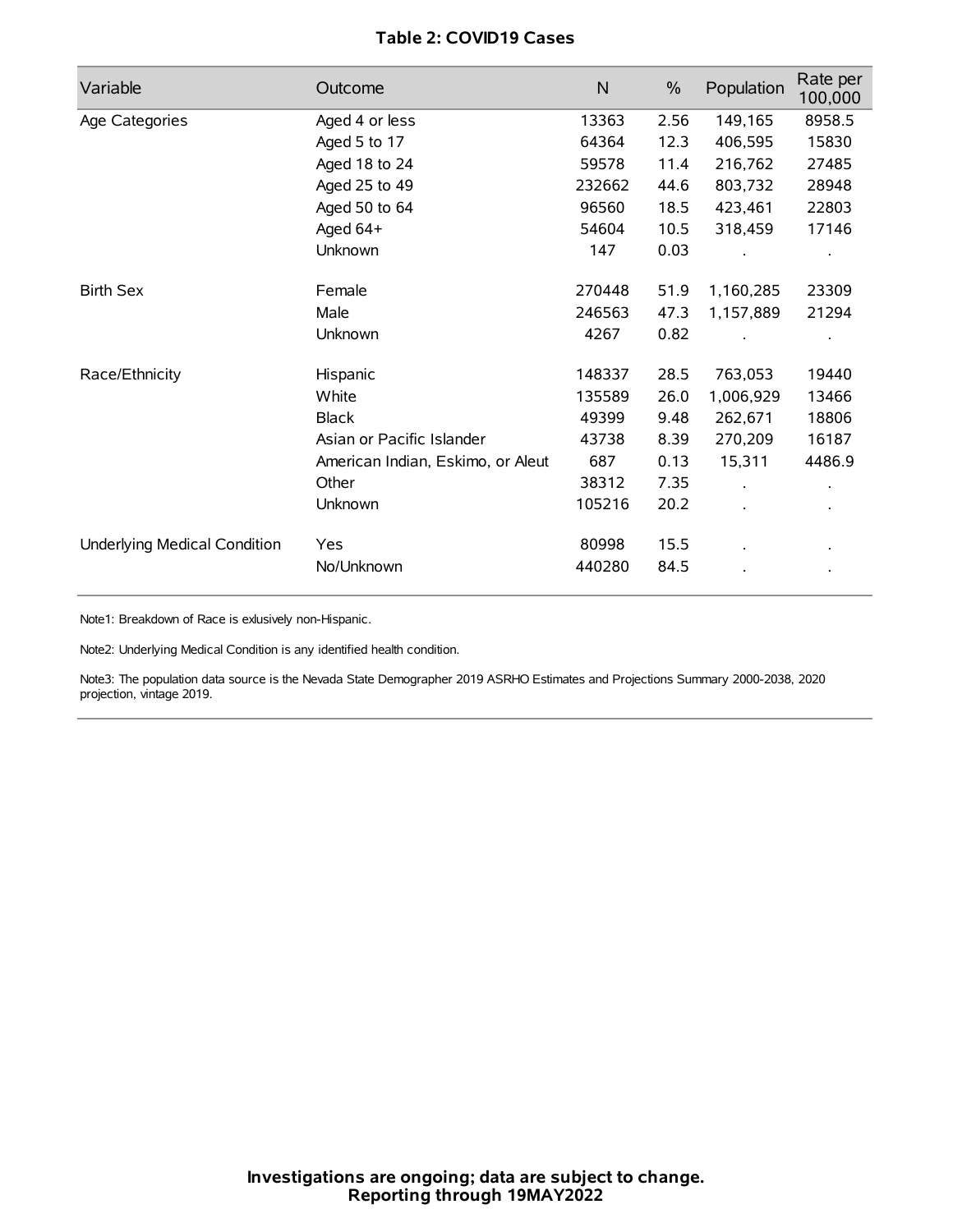| Variable         | Outcome                           | $\mathsf{N}$ | $\%$ | Population | Rate per<br>100,000 |
|------------------|-----------------------------------|--------------|------|------------|---------------------|
| Age Categories   | Aged 4 or less                    | 256          | 0.9  | 149,165    | 171.62              |
|                  | Aged 5 to 17                      | 355          | 1.3  | 406,595    | 87.31               |
|                  | Aged 18 to 24                     | 581          | 2.2  | 216,762    | 268.04              |
|                  | Aged 25 to 49                     | 6348         | 23.5 | 803,732    | 789.82              |
|                  | Aged 50 to 64                     | 7337         | 27.2 | 423,461    | 1732.6              |
|                  | Aged 64+                          | 12114        | 44.9 | 318,459    | 3803.9              |
|                  | Unknown                           | 2            | 0.0  |            |                     |
| <b>Birth Sex</b> | Female                            | 12073        | 44.7 | 1,160,285  | 1040.5              |
|                  | Male                              | 14881        | 55.1 | 1,157,889  | 1285.2              |
|                  | Unknown                           | 39           | 0.1  |            |                     |
| Race/Ethnicity   | Hispanic                          | 7070         | 26.2 | 763,053    | 926.54              |
|                  | White                             | 10507        | 38.9 | 1,006,929  | 1043.5              |
|                  | <b>Black</b>                      | 3842         | 14.2 | 262,671    | 1462.7              |
|                  | Asian or Pacific Islander         | 2770         | 10.3 | 270,209    | 1025.1              |
|                  | American Indian, Eskimo, or Aleut | 66           | 0.2  | 15,311     | 431.05              |
|                  | Other                             | 1059         | 3.9  |            |                     |
|                  | Unknown                           | 1679         | 6.2  |            |                     |

# **Table 3: COVID19 Hospitalizations - General Characteristics**

Note1: Breakdown of Race is exlusively non-Hispanic.

Note2: The population data source is the Nevada State Demographer 2019 ASRHO Estimates and Projections Summary 2000-2038, 2020 projection, vintage 2019.

Note3: Rates for categories with fewer than 12 cases are suppressed due to high relative standard error.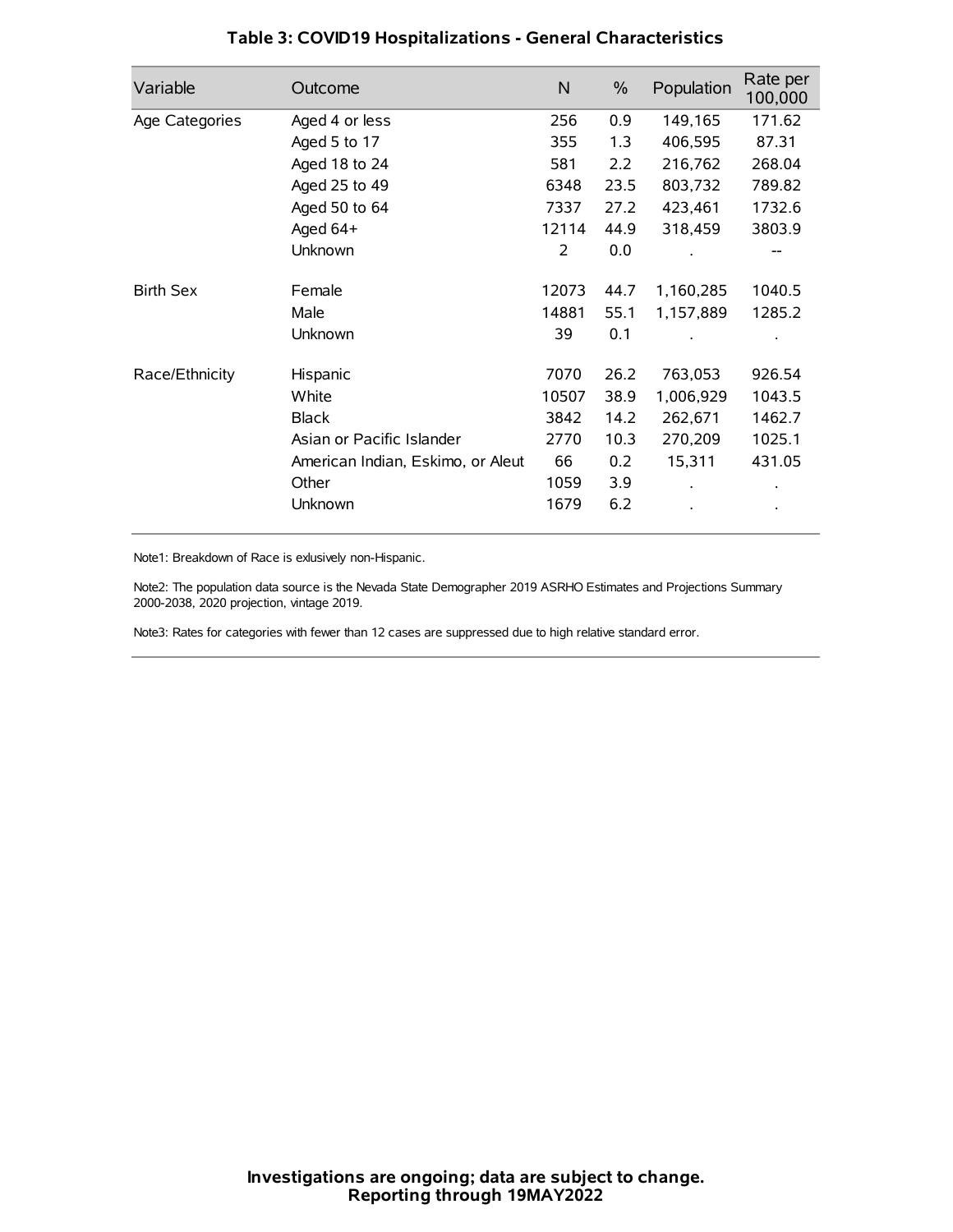| Variable                            | Outcome   | N     | $\%$ |
|-------------------------------------|-----------|-------|------|
| Deceased                            | Yes       | 6907  | 25.6 |
|                                     | <b>No</b> | 20086 | 74.4 |
| ICU                                 | Yes       | 6515  | 24.1 |
|                                     | No        | 20478 | 75.9 |
| Intubated                           | Yes       | 3100  | 11.5 |
|                                     | <b>No</b> | 23893 | 88.5 |
| <b>Underlying Medical Condition</b> | Yes       | 16839 | 62.4 |
|                                     | No        | 10154 | 37.6 |
| Hypertension                        | Yes       | 9879  | N/A  |
| Immunocompromised                   | Yes       | 618   | N/A  |
| Chronic Heart Disease               | Yes       | 3572  | N/A  |
| Chronic Liver Disease               | Yes       | 380   | N/A  |
| Chronic Kidney Disease              | Yes       | 2450  | N/A  |
| <b>Diabetes</b>                     | Yes       | 7058  | N/A  |
| Neurologic/Neurodevelopmental       | Yes       | 1251  | N/A  |
| Chronic Lung Disease                | Yes       | 4155  | N/A  |
| <b>Historically Healthy</b>         | Yes       | 4783  | N/A  |
| Other                               | Yes       | 7059  | N/A  |

# **Table 4: COVID19 Hospitalizations - Morbidity**

Note1: Underlying Medical Condition is any identified health condition.

Note2: The breakdown of health conditions are not mutually exlusive (i.e., a person can have more than one risk factor).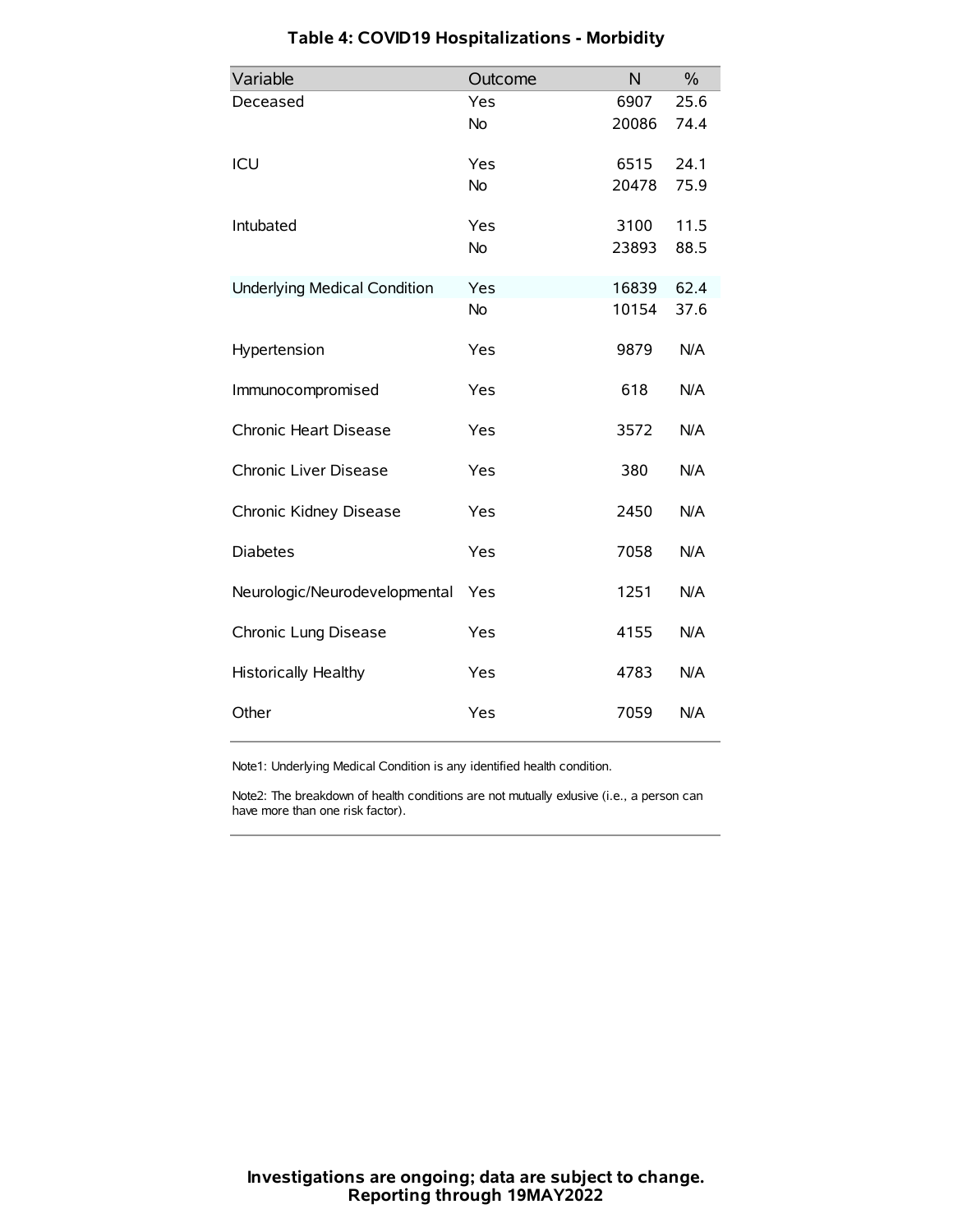| Variable         | Outcome                           | N              | $\%$ | Population           | Rate per<br>100,000 |
|------------------|-----------------------------------|----------------|------|----------------------|---------------------|
| Age Categories   | Aged 4 or less                    | $\overline{2}$ | 0.0  | 149,165              |                     |
|                  | Aged 5 to 17                      | 6              | 0.1  | 406,595              |                     |
|                  | Aged 18 to 24                     | 20             | 0.2  | 216,762              | 9.23                |
|                  | Aged 25 to 49                     | 723            | 8.5  | 803,732              | 89.96               |
|                  | Aged 50 to 64                     | 1825           | 21.5 | 423,461              | 430.97              |
|                  | Aged 64+                          | 5918           | 69.7 | 318,459              | 1858.3              |
| <b>Birth Sex</b> | Female                            | 3346           | 39.4 | 1,160,285            | 288.38              |
|                  | Male                              | 5126           | 60.3 | 1,157,889            | 442.70              |
|                  | Unknown                           | 22             | 0.3  |                      |                     |
| Race/Ethnicity   | Hispanic                          | 1972           | 23.2 | 763,053              | 258.44              |
|                  | White                             | 4191           | 49.3 | 1,006,929            | 416.22              |
|                  | <b>Black</b>                      | 1091           | 12.8 | 262,671              | 415.35              |
|                  | Asian or Pacific Islander         | 1041           | 12.3 | 270,209              | 385.26              |
|                  | American Indian, Eskimo, or Aleut | 31             | 0.4  | 15,311               | 202.46              |
|                  | Other                             | 107            | 1.3  | $\ddot{\phantom{0}}$ | $\bullet$           |
|                  | Unknown                           | 61             | 0.7  |                      | $\bullet$           |

## **Table 5: COVID19 Deaths - General Characteristics**

Note1: Breakdown of Race is exlusively non-Hispanic.

Note2: The population data source is the Nevada State Demographer 2019 ASRHO Estimates and Projections Summary 2000-2038, 2020 projection, vintage 2019.

Note3: Rates for categories with fewer than 12 cases are suppressed due to high relative standard error.